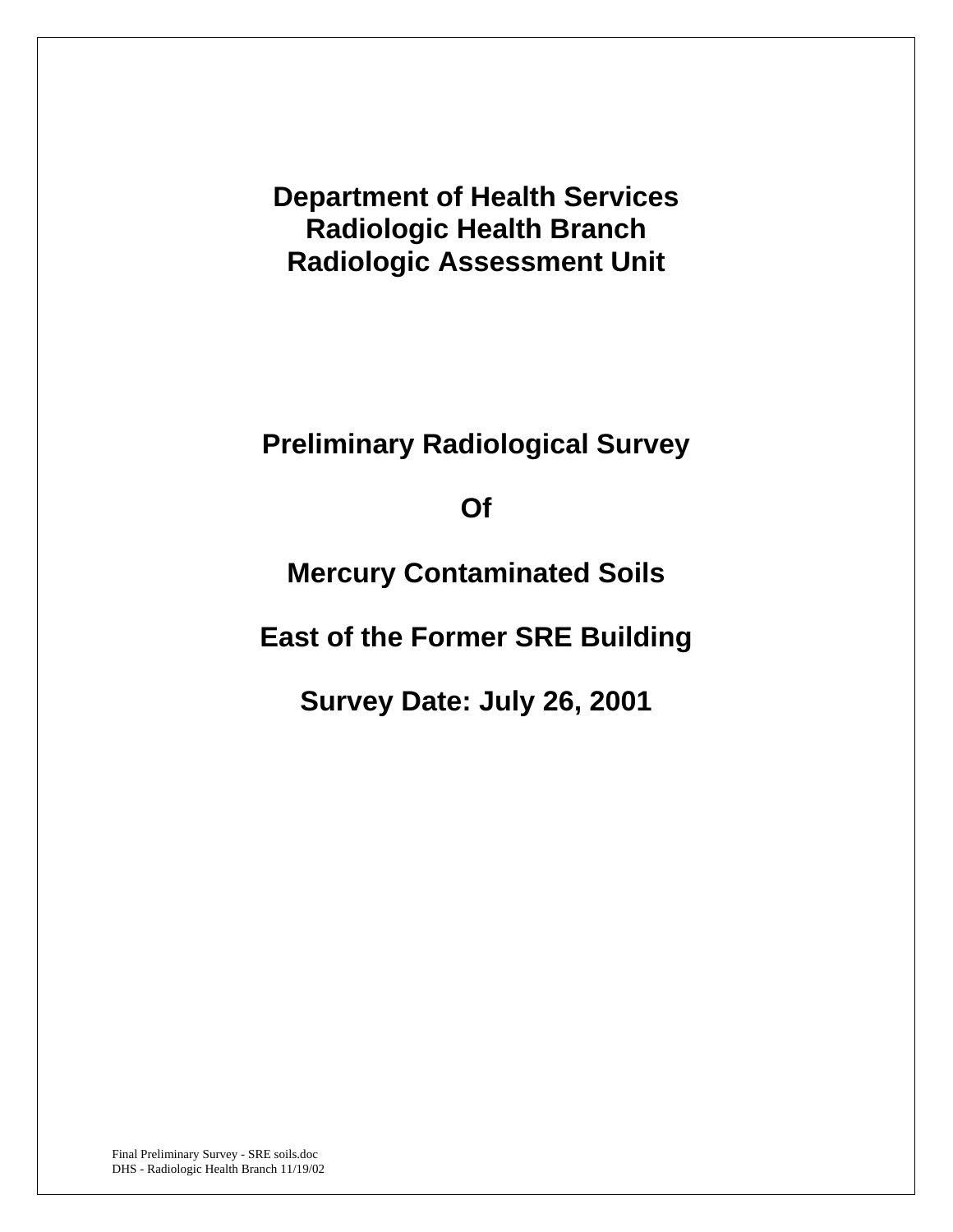# **Table of Contents**

| 1. Introduction                |                |
|--------------------------------|----------------|
| 2. Survey Scope                |                |
| 3. Instrument and Personnel    | 1              |
| 4. Description of Survey       | $\overline{2}$ |
| 5. Sample Collection           | 3              |
| 6. Laboratory Analysis Results | 3              |
| 7. Survey Maps                 | $\overline{4}$ |
| 8. Summary / Conclusion        | 7              |
| 9. Reference                   | 8              |

# **Tables and Maps**

| 1. Table 1: Survey Instruments                                           | $\mathcal{D}_{\mathcal{L}}$ |
|--------------------------------------------------------------------------|-----------------------------|
| 2. Table 2: Soil Sample Locations                                        | 3                           |
| 3. Table 3: Gamma Spectral Results from SRLB                             | 3                           |
| 4. Table 4: Isotopic Analysis for Uranium and Thorium from SRLB          | 4                           |
| 5. Radiological Mapping – SRE Mercury Contaminated Soil (small detector) | 5                           |
| 6. Radiological Mapping – SRE Mercury Contaminated Soil (large detector) | 6                           |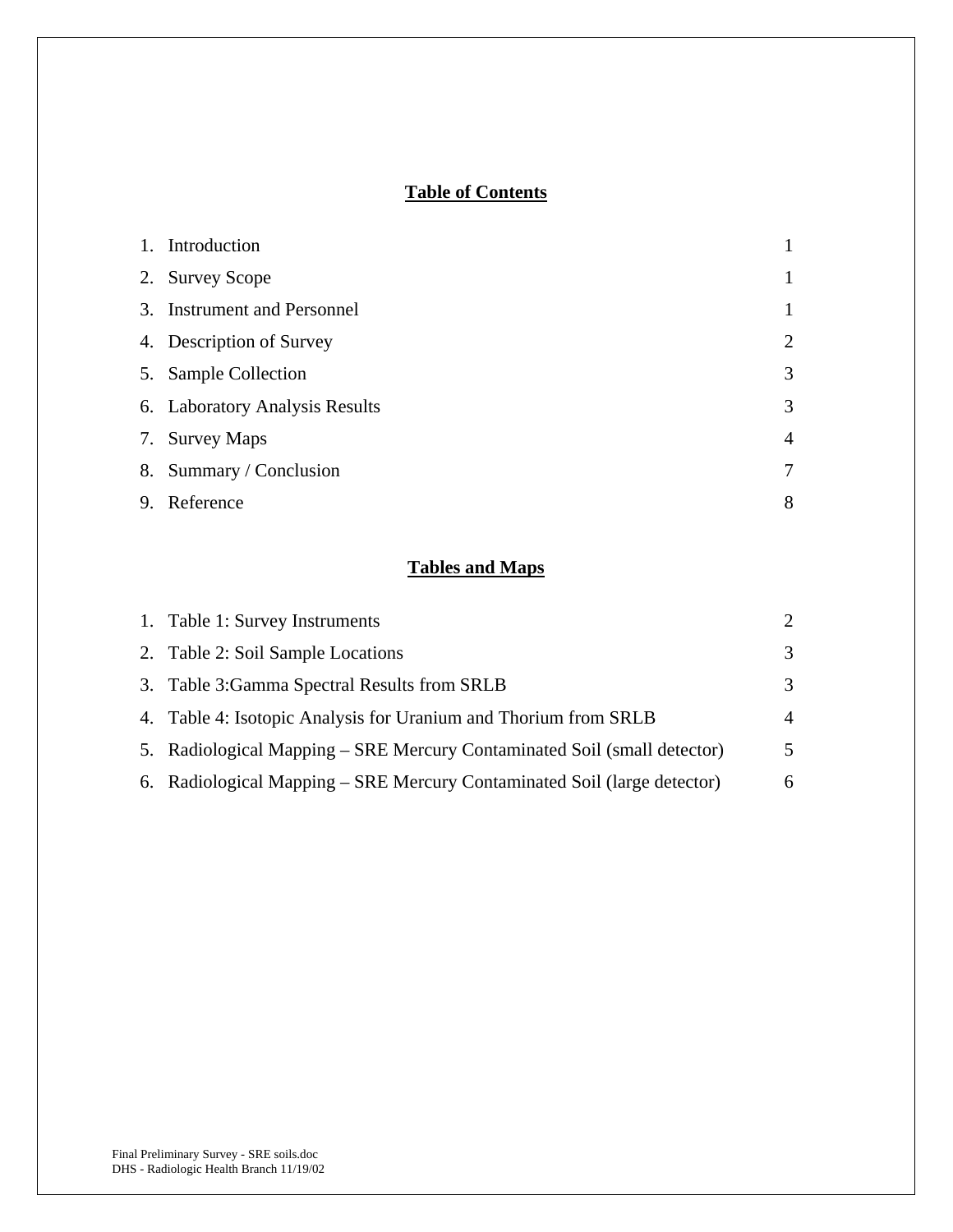## **1. Introduction**

The Santa Susana Field Laboratory (SSFL) located in the hills above Chatsworth, California has been in operation since the early 1950's. The area designated as the Energy Technology Engineering Center (ETEC), Area IV of SSFL, has been historically used for nuclear energy related research projects. One of these was the Sodium Reactor Experiment (SRE) project. The SRE was built between 1955 and 1957. The 2-megawatt sodium-cooled, graphite-moderated, thermal reactor was operated from April 1957 through February 15, 1964. From 1964 to 1976, the reactor was in a protective storage mode. Decontamination of the SRE began in 1976 and was completed in 1982 by Rockwell International personnel. Between November 1979 and September 1982 Argonne National Laboratory Radiological Survey Group (ANL) conducted a series of radiological measurements and analyses at SRE to survey for residual radioactive contamination. The results of the ANL survey are reported in the DOE document DOE-EV-0005-46, "Post Remedial Action Survey Report for Sodium Reactor Experiment (SRE) facility, Santa Susana Field Laboratory, Rockwell International, Ventura County, California," dated February 1984. The SRE was officially terminated from the DOE radiologically contaminated Surplus Facilities Program and released to Rockwell International, Rocketdyne Division for unrestricted use on September 24, 1985.

Boeing-Rocketdyne, the current site owner/operator, has begun the process for an expedited excavation request submittal to the Department of Toxic Substance Control. The proposed excavation will be performed as an interim measure to mitigate trace mercury levels. Samples with elevated measurements of mercury exceeding monthly limits were collected from the surface runoff sampling point below SRE (NPDES Outfall #4). As an initial part of gathering the necessary data for the request Boeing-Rocketdyne planed a radiological survey of the affected area and asked the Radiologic Health Branch (RHB) to consider collecting split samples for analysis. RHB agreed to perform a concurrent preliminary radiological survey of the mercury-affected area as delineated by Boeing-Rocketdyne.

# **2. Scope**

The scope of this survey is to perform a preliminary radiological survey of the mercurycontaminated area near the former SRE facility. The area surveyed included the level area east of the green field of the SRE, the drainage north of the level upper area, the drainage leading to and including the lower area. The lower area is located between the level upper area and the SRE retention pond. The indicator isotope for this site is Cs-137. The site release concentration value for Cs-137 associated with a dose limit of 15 millirem per year is 9.2 pCi/g. This preliminary survey was performed upon the informal request of Boeing-Rocketdyne.

## **3. Instrument and Personnel**

The RHB survey team of Roger Lupo and Jerry Hensley performed the radiological survey of the affected area. A Radiation Mapping System (RMS) was used to collect count rate data with associated global positioning system (GPS) datum at one-second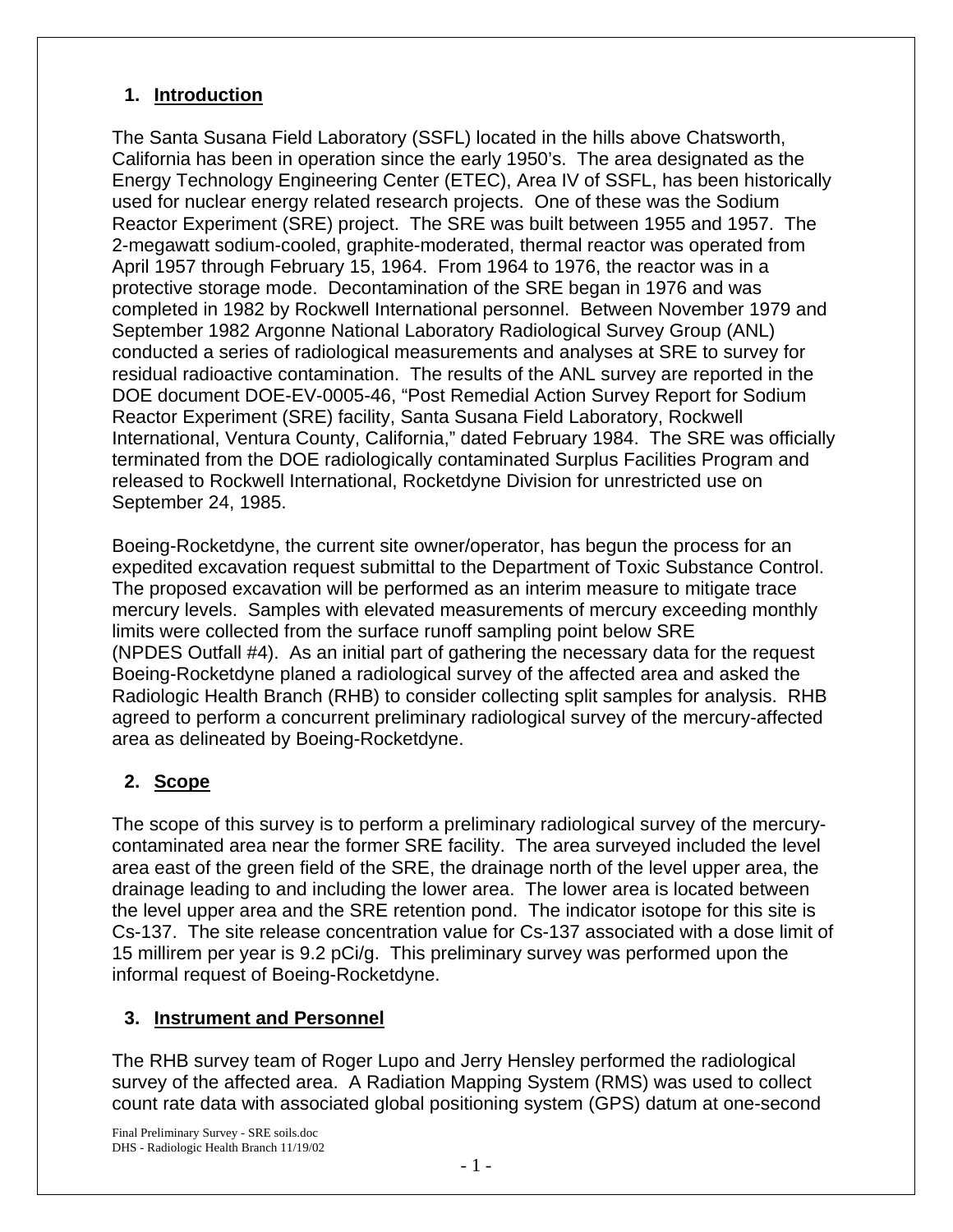intervals. When analyzed and plotted with appropriate software, a mapping of the radiation field with indicated areas of elevated count rate relative to a reference radiation field is generated. This combined data is used to identify specific locations for further investigation. In addition, the Ludlum model-19 microR meter was used to obtain exposure rate data of the survey area. The Ludlum model 18 connected to a sodium iodide (NaI) detector was used to localize the areas indicated by the RMS prior to collecting soil samples.

| <b>Instrument</b>                  | S/N    | Probe s/n           | <b>Calibration date</b> |  |  |  |  |  |
|------------------------------------|--------|---------------------|-------------------------|--|--|--|--|--|
| TSA GPRS-104                       | 104001 | $#1$ - Small        | 07/23/01                |  |  |  |  |  |
| <b>Radiation Mapping System</b>    |        | #2 - Large          |                         |  |  |  |  |  |
| Ludlum model 19 microR meter       | 80382  | <b>Internal Nal</b> | 02/15/01                |  |  |  |  |  |
| Ludlum model 18 w/44-2 (1"x1" Nal) | 158504 | PR162272            | 07/02/01                |  |  |  |  |  |

Table 1: Survey Instruments

### **4. Description of survey**

The RHB team began on, July 26, 2001, with the collection of an offsite soil sample from the Sage Ranch Park adjacent to the SSFL on the east. The instruments were function checked and the initial background measurements for the equipment were recorded. A soil sample location was selected approximately 20 feet southeast from the residence access gate amongst the citrus trees. A measurement using both the small and large detector of the RMS was taken prior to a soil sample being collected.

Upon entering the SSFL site the RHB team was escorted to the mercury contaminated area near the former SRE site. At the survey site the instruments were again function checked, onsite background measurements taken and check source measurements collected prior to beginning the survey. The survey area was first walked down with the RMS small detector followed by a walk down with the RMS large detector. The survey team mapped the radiation field of the level upper area, the drainage north of the upper area, the drainage leading to the lower area and the lower area.

The radiation mapping indicated the drainage north of the upper area, a rock to the east of the upper area and what look like sand bags in the lower area as having slightly elevated gamma radiation levels. The areas with elevated radiation levels as indicated by the RMS using the large (better sensitivity) detector during the survey were selected for soil sampling. In addition, several other areas were selected for soil sampling. A total of eight soil samples were collected from the designated mercury contaminated area. See Table 2 for a listing of the sample locations.

Boeing was investigating the drainage north of the upper area for elevated radiation at the time of the RHB site visit. No samples were collected from the drainage north of the upper area by RHB during this site visit.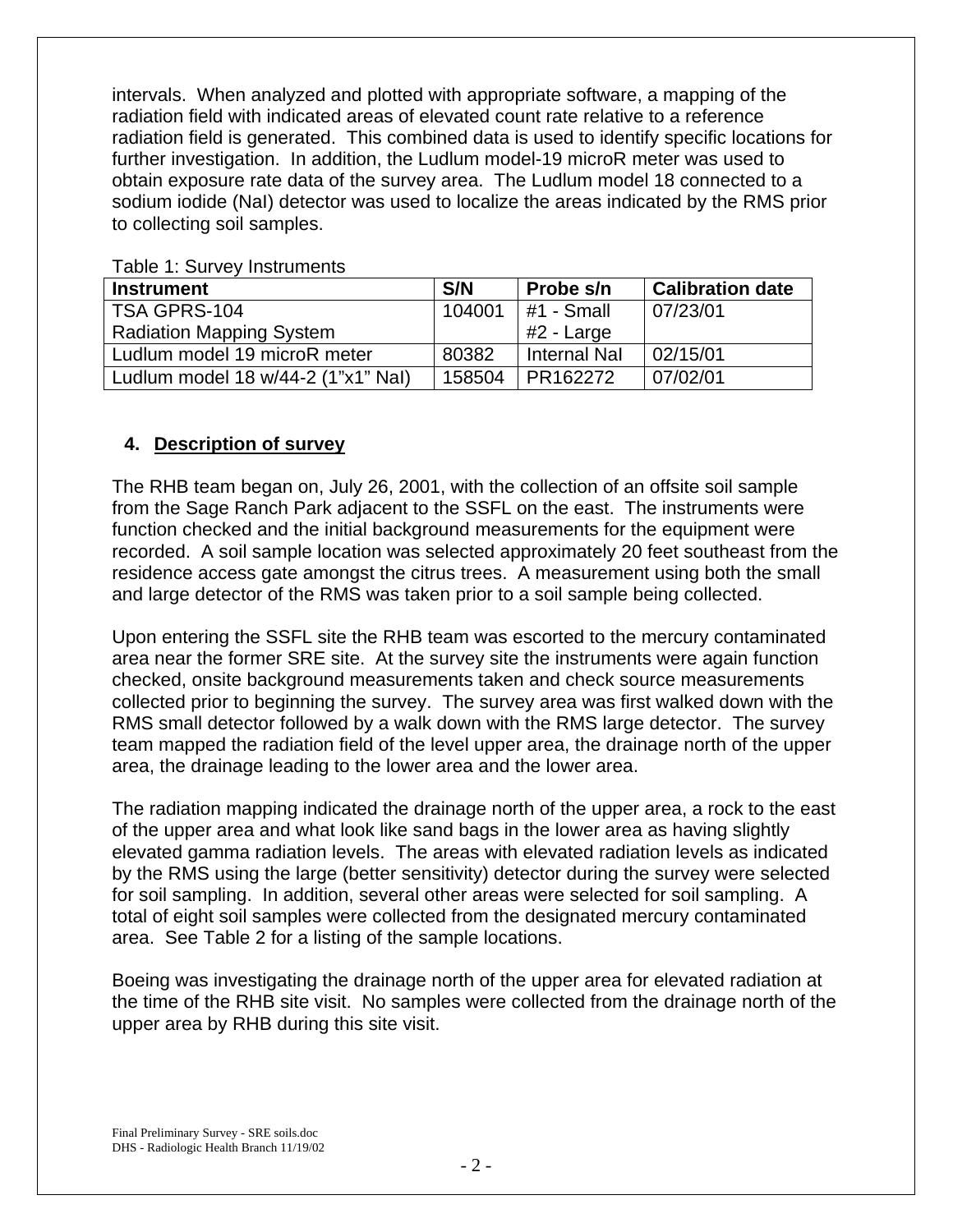## **5. Sample collection**

The soil samples were collected from the surface to a depth of six inches, approximately one kilogram in weight each.

Each sample was placed into a poly bag, sealed with a wire tie then placed into a second poly bag and sealed with duct tape. These samples were identified with sample identification numbers and sample analysis request numbers. The samples were transported to the Department of Health Services Sanitation & Radiation Laboratory in Berkeley, California for gamma spectral scan and isotopic analyses.

| Soil                                                                           | <b>Request</b>          |                                            |             |              | <b>Dose Rate</b> |
|--------------------------------------------------------------------------------|-------------------------|--------------------------------------------|-------------|--------------|------------------|
| <b>Sample</b>                                                                  | for sample<br>analysis# | Location                                   | Latitude    | Longitude    | $\mu$ R/h        |
| <b>BKGND-1</b>                                                                 | 76230                   | Sage Ranch near residence gate             | NA.         | <b>NA</b>    | 13.0             |
| SRE-1                                                                          | 76231                   | Lower area                                 | 34.23575763 | -118.7073597 | 14.0             |
| SRE-2                                                                          | 76232                   | Lower area drainage                        | 34.23585670 | -118.7074524 | 14.5             |
| SRE-3                                                                          | 76233                   | Drainage                                   | 34.23580529 | -118.7078859 | 14.5             |
| SRE-4                                                                          | 76234                   | Upper flat area                            | 34.23569707 | -118.7079017 | 13.0             |
| SRE-5                                                                          | 76235                   | Upper flat area                            | 34.23557358 | -118.7080604 | 13.5             |
| SRE-6                                                                          | 76236                   | Upper flat area                            | 34.23554741 | -118.7075619 | 13.0             |
| SRE-7                                                                          | 76237                   | Upper flat area                            | 34.23556548 | -118.7078699 | 14.0             |
| SRE-8                                                                          | 76238                   | Upper flat area                            | 34.23538730 | -118.7078810 | 13.5             |
| BKGND-2<br>76239<br>$\cdots$<br>$\mathbf{r}$ and $\mathbf{r}$ and $\mathbf{r}$ |                         | West of Building 100 near site<br>boundary | 34.22778184 | -118.7180288 | 12.0             |

#### Table 2: Soil Sample Locations

 $NA \rightarrow$  Not available

### **6. Laboratory Analysis Results**

## Table 3: Gamma Spectral Results from SRLB

| <b>Soil</b>   | <b>Gamma Analysis*</b> |                   |                  |                   |                          |                   |                   |  |  |
|---------------|------------------------|-------------------|------------------|-------------------|--------------------------|-------------------|-------------------|--|--|
| <b>Sample</b> | $K-40$                 | $Cs-137$          | $U-238$          | Ra-226            | <b>Th-232</b><br>/Ra-228 | <b>Th-228</b>     | $U-235$           |  |  |
| BKGND-1       | $25.2 \pm 0.53$        | $0.165 \pm 0.021$ | 1.98±0.745       | $0.925 \pm 0.052$ | $1.42 \pm 0.111$         | $1.29 \pm 0.077$  | N.D.              |  |  |
| SRE-1         | 24.6±0.506             | $0.065 \pm 0.014$ | $1.46 \pm 1.010$ | $0.910 \pm 0.048$ | 1.46±0.084               | $1.34 \pm 0.074$  | N.D.              |  |  |
| SRE-2         | $23.9 \pm 0.570$       | $0.334 \pm 0.020$ | $1.32 + 1.190$   | $0.813 \pm 0.050$ | 1.20±0.072               | $1.04 \pm 0.072$  | $0.149 \pm 0.093$ |  |  |
| SRE-3         | $25.9 \pm 0.635$       | $0.056 \pm 0.017$ | N.D.             | $0.989 + 0.061$   | $1.51 \pm 0.110$         | $1.41 \pm 0.084$  | $0.197 + 0.093$   |  |  |
| SRE-4         | $22.4 \pm 0.530$       | N.D.              | $2.04 \pm 0.531$ | $0.853 \pm 0053$  | $1.15 \pm 0.097$         | $1.11 \pm 0.078$  | N.D.              |  |  |
| SRE-5         | $22.5 \pm 0.540$       | $0.033 \pm 0.015$ | 1.32±0.545       | $0.945 \pm 0.055$ | $1.31 \pm 0.110$         | $1.20 \pm 0.078$  | N.D.              |  |  |
| SRE-6         | $22.0 \pm 0.527$       | $0.018 \pm 0.013$ | $1.77 \pm 1.070$ | $0.721 \pm 0.051$ | $1.11 \pm 0.079$         | $1.39 \pm 0.124$  | $0.139 \pm 0.124$ |  |  |
| SRE-7         | 22.7±0.480             | $0.121 \pm 0.018$ | $1.02 \pm 0.486$ | $0.852 \pm 0.048$ | $1.22 \pm 0.088$         | $1.20 \pm 0.071$  | N.D.              |  |  |
| SRE-8         | $22.9 \pm 0.456$       | $0.099 + 0.014$   | 1.81±0.847       | $0.993 \pm 0.045$ | $0.987 + 0.070$          | $0.911 \pm 0.062$ | $0.109 + 0.096$   |  |  |
| BKGND-2       | $20.8 \pm 0.605$       | N.D.              | $0.899 + 0.649$  | $0.782 \pm 0.067$ | $1.22 \pm 0.120$         | $1.14 \pm 0.089$  | N.D.              |  |  |

\*  $\rightarrow$  Values in the table are in units of pCi/g (dry weight)

 $N.D.$   $\rightarrow$  Not Detected

Final Preliminary Survey - SRE soils.doc DHS - Radiologic Health Branch 11/19/02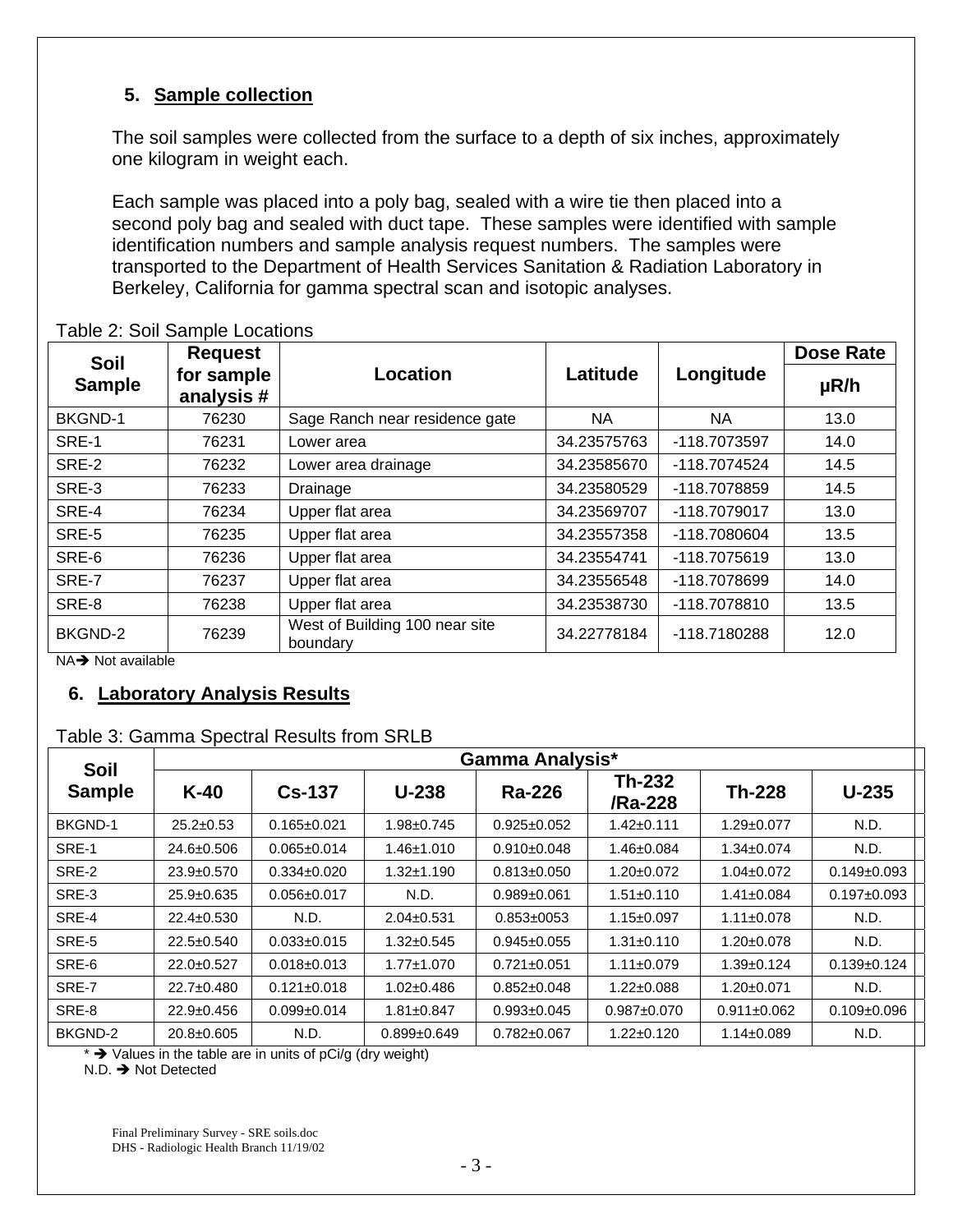|                              | <b>Isotopic Analysis*</b> |                   |                   |                   |                   |                   |                       |                             |  |
|------------------------------|---------------------------|-------------------|-------------------|-------------------|-------------------|-------------------|-----------------------|-----------------------------|--|
| <b>Soil</b><br><b>Sample</b> | <b>Th-228</b>             | <b>Th-230</b>     | Th-232            | $U-234$           | $U-235$           | $U-238$           | <b>Gross</b><br>Alpha | <b>Gross</b><br><b>Beta</b> |  |
| <b>BKGND-1</b>               | $1.58 + 0.231$            | $1.0+0.160$       | $1.30+0.185$      | $0.806 \pm 0.094$ | $0.038 + 0.019$   | $0.860 \pm 0.097$ | $13.5 + 1.7$          | $30.6 \pm 2.3$              |  |
| SRE-1                        | $1.53 \pm 0.236$          | $1.01 \pm 0.168$  | $1.13 \pm 0.176$  | $0.852 \pm 0.070$ | $0.038 + 0.011$   | $0.798 + 0.066$   | $11.4 \pm 2.3$        | $30.3 \pm 3.2$              |  |
| SRE-2                        | $1.27 \pm 0.242$          | $0.795 + 0.160$   | $0.921 \pm 0.168$ | $0.864 \pm 0.090$ | $0.048 + 0.018$   | $0.847 \pm 0.088$ | $10.9 + 1.6$          | $26.4 \pm 2.2$              |  |
| SRE-3                        | $1.35 \pm 0.155$          | $0.885 \pm 0.108$ | $1.18 \pm 0.128$  | $0.753 \pm 0.067$ | $0.031 \pm 0.011$ | $0.768 + 0.067$   | $13.4 \pm 2.4$        | $24.8 \pm 3.1$              |  |
| SRE-4                        | $1.31 \pm 0.170$          | $0.947 \pm 0.128$ | $0.918 \pm 0.122$ | $0.912 \pm 0.076$ | $0.037 + 0.011$   | $0.932 \pm 0.077$ | $11.7 \pm 2.3$        | $25.9 \pm 3.1$              |  |
| SRE-5                        | $1.42 \pm 0.147$          | $0.919 \pm 0.010$ | $1.07 \pm 0.109$  | $0.816 \pm 0.092$ | $0.033 \pm 0.016$ | $0.826 \pm 0.092$ | $11.3 \pm 1.6$        | $23.4 \pm 2.13$             |  |
| SRE-6                        | $1.19 \pm 0.210$          | $0.750 \pm 0.140$ | $0.867 \pm 0.150$ | $0.747 \pm 0.086$ | $0.036 \pm 0.017$ | $0.769 \pm 0.087$ | $10.2 + 2.2$          | $25.2 \pm 3.1$              |  |
| SRE-7                        | $1.52 \pm 0.200$          | $0.932 \pm 0.130$ | $1.22 \pm 0.153$  | $0.893 \pm 0.096$ | $0.040 \pm 0.018$ | $0.892 \pm 0.095$ | $10.7 + 2.2$          | $22.9 \pm 3.0$              |  |
| SRE-8                        | $1.54 \pm 0.263$          | $1.72 \pm 0.252$  | $1.25 \pm 0.200$  | $1.43 \pm 0.109$  | $0.064 \pm 0.014$ | $1.44 \pm 0.109$  | $12.6 \pm 2.4$        | $29.0 \pm 3.2$              |  |
| BKGND-2                      | $1.35 \pm 0.142$          | $0.841 \pm 0.096$ | $1.16 \pm 0.116$  | $0.704 \pm 0.060$ | $0.045 \pm 0.012$ | $0.736 \pm 0.062$ | $11.4 \pm 2.3$        | $22.8 \pm 3.0$              |  |

### Table 4: Isotopic Analysis for Uranium and Thorium from SRLB

 $*$   $\rightarrow$  Values in the table are in units of pCi/g (dry weight)

### **7. Survey Maps**

The following maps indicate the area surveyed using the RMS. The first map is of the data collected using the small detector and the second map is of the data collected using the large detector. The map generated from the large detector data was used to select some of the soil sampling points.

The following guideline was used to analyze the raw data from the RMS:

- Import the raw RMS data to the Surfer graphing software.
- Select value ranges for data groupings based on a reference data set (Sage Range). The groupings are as follows:
	- o 1.) All values up to reference average count rate plus three-sigma, values are indicated by a gray plus sign,
	- $\circ$  2.) Values above the reference average count rate plus three-sigma, and less than the reference average count rate plus four-sigma, values are indicated by blue stars, and
	- o 3.) Values above the reference average count rate plus four-sigma with a cutoff value that includes the maximum data point, values are indicated by red dots.
- Render the raw data from the RMS using the Surfer graphing software.
- Based upon the generated visual representation of the rendered data and a review of the raw data set values, locations were selected for further investigation.

In general there would need to be multiple data points in close proximity to reliably indicate an area of elevated gamma radiation. Single data points within the data groupings (three-sigma or four-sigma) may be an indication of elevated gamma radiation but it may also just reflect the inherent uncertainties associated with detection equipment.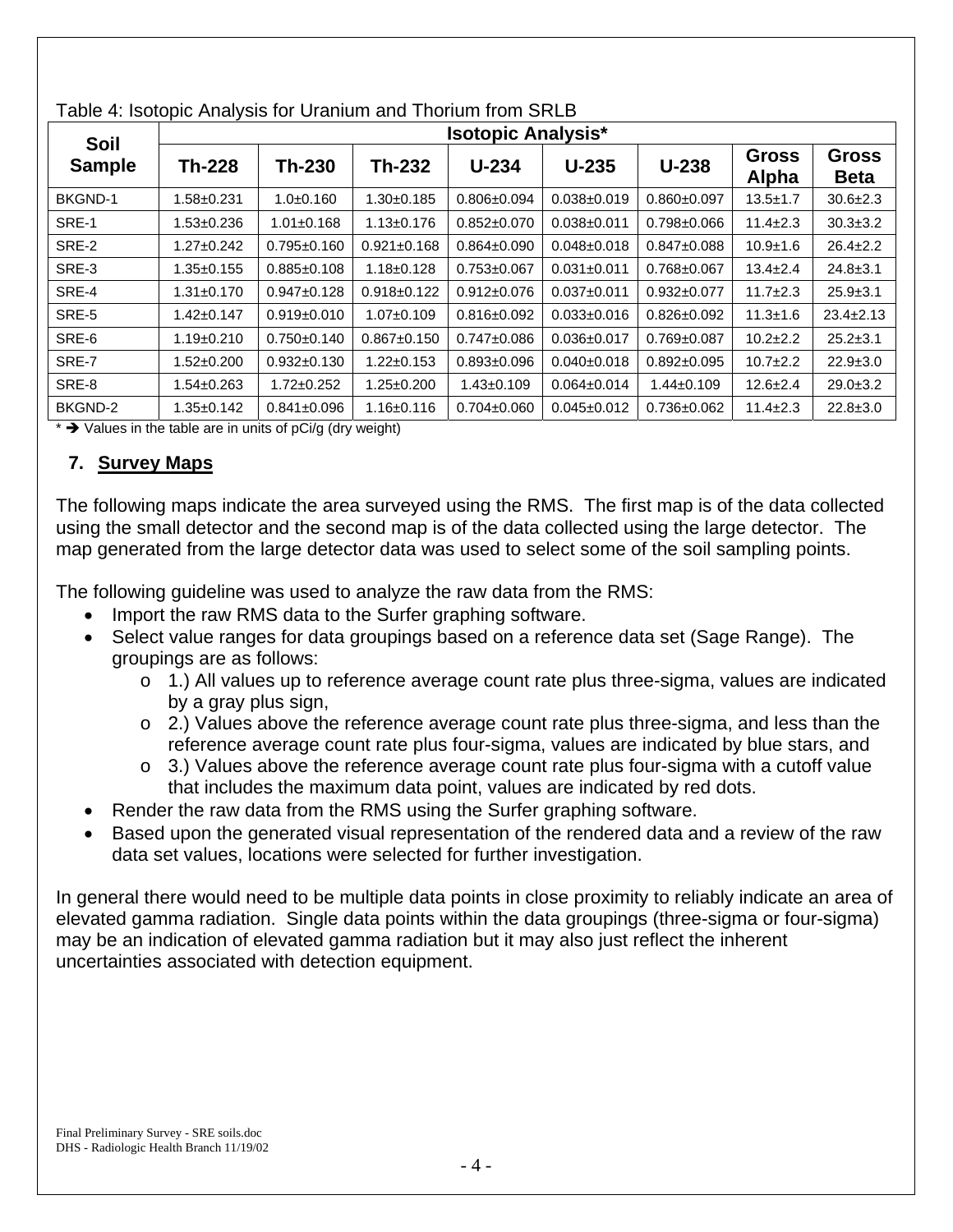

**Radiological Mapping - SRE Mercury Contaminated Soil (small detector)**

Final Preliminary Survey - SRE soils.doc DHS - Radiologic Health Branch 11/19/02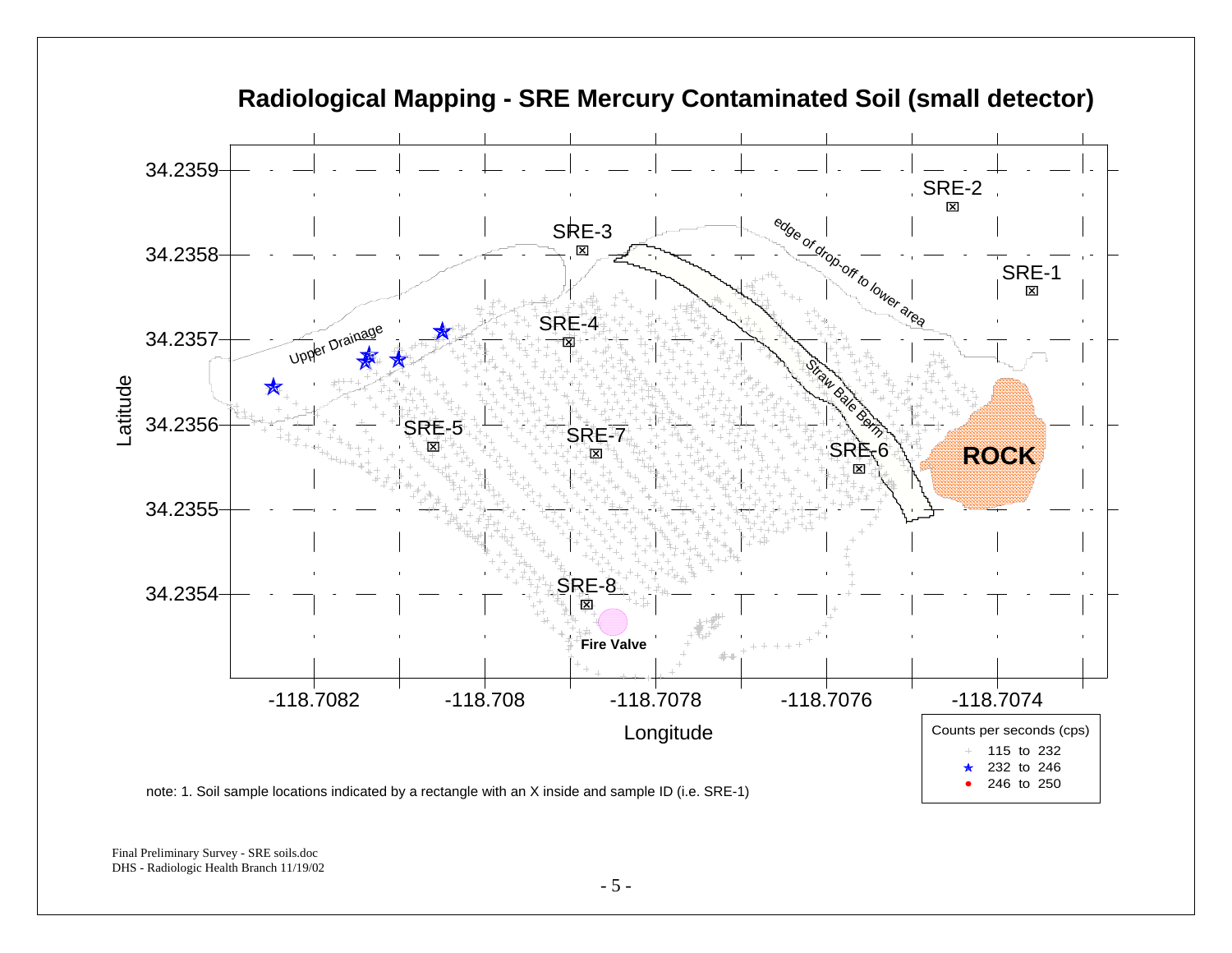

**Radiological Mapping - SRE Mercury Contaminated Soil (large detector)**

Final Preliminary Survey - SRE soils.doc DHS - Radiologic Health Branch 11/19/02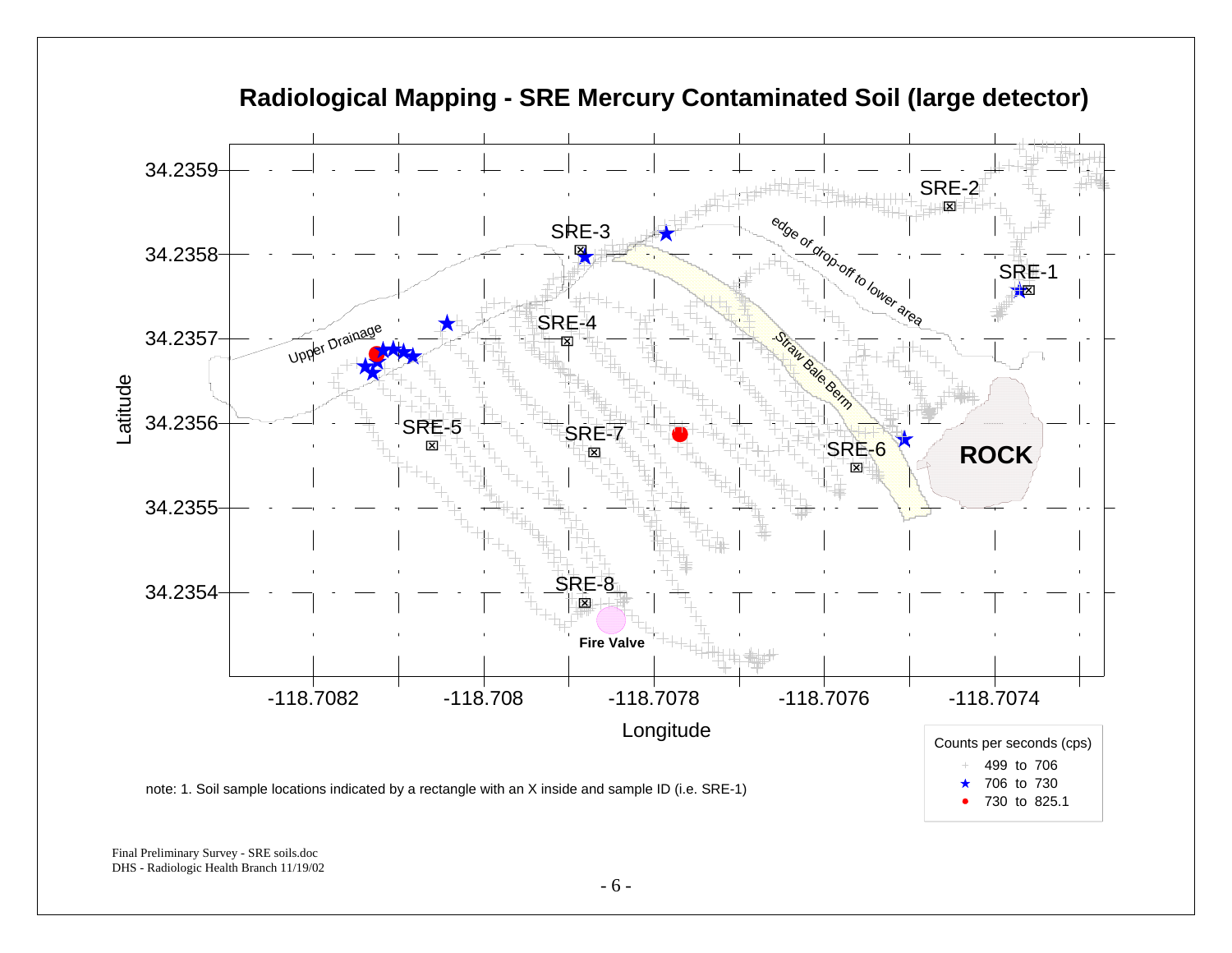## **8. Summary / Conclusion**

The samples collected from the affected area have isotopic concentrations below the Site Wide Release Criteria. At the time of this survey, Boeing-Rocketdyne was conducting an investigation of the drainage channel north of the upper level area for elevated Cs-137 concentrations. No samples have been collected by RHB in the area under investigation.

RHB understands that, following the RHB site visit, Boeing-Rocketdyne has remediated the drainage channel mentioned above. The soil from the subject area was placed into 'B' boxes and stored in the Radioactive Materials Handling Facility on site.

After remediation of the mercury contaminated area by Boeing-Rocketdyne a verification survey of the area will need to be preformed by Boeing-Rocketdyne and RHB prior to release of the excavated area for unrestricted use.